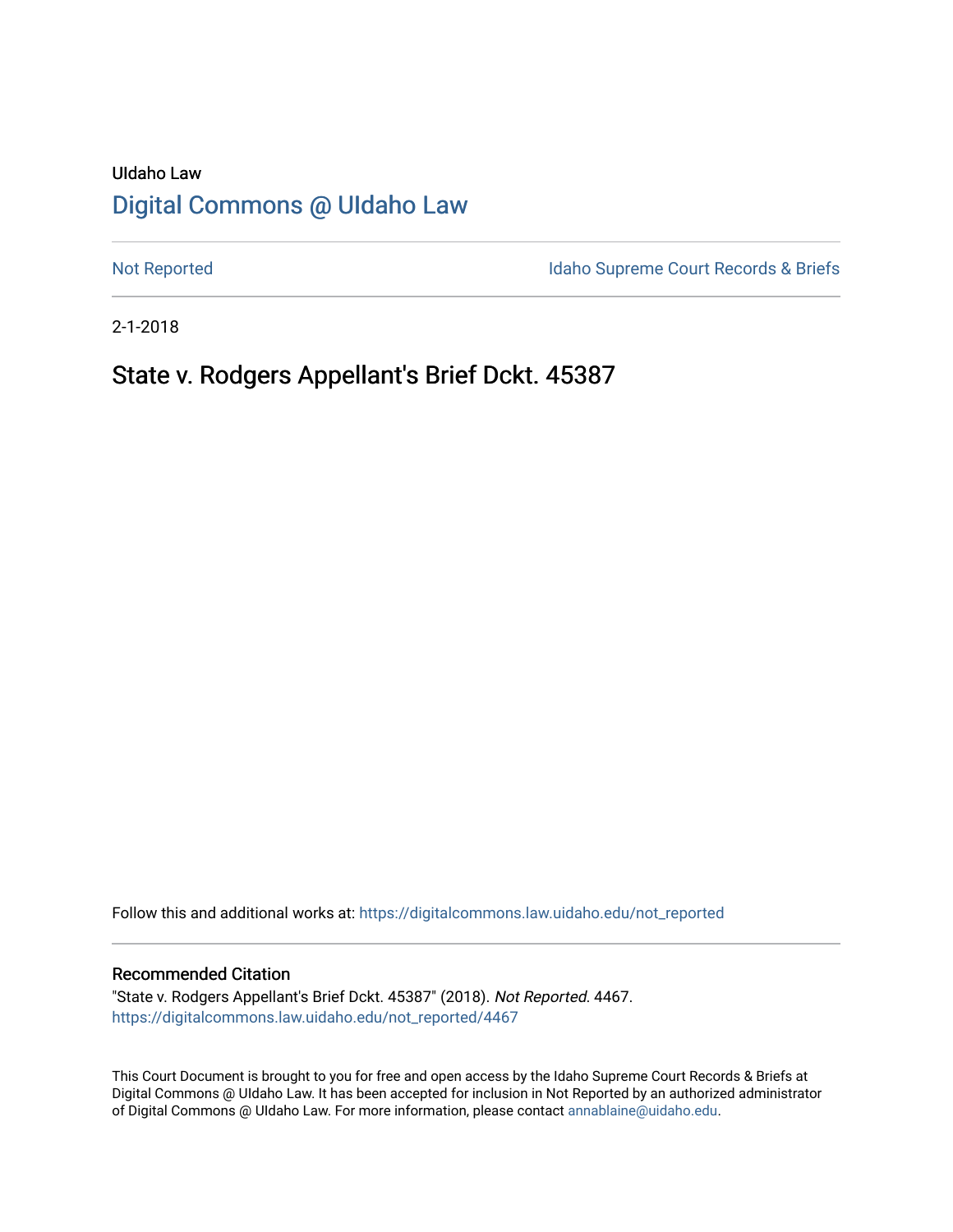ERIC D. FREDERICKSEN State Appellate Public Defender I.S.B. #6555

BEN P. MCGREEVY Deputy State Appellate Public Defender I.S.B. #8712 322 E. Front Street, Suite 570 Boise, Idaho 83702 Phone: (208) 334-2712 Fax: (208) 334-2985 E-mail: [documents@sapd.state.id.us](mailto:documents@sapd.state.id.us)

#### IN THE SUPREME COURT OF THE STATE OF IDAHO

| STATE OF IDAHO,        |                          |
|------------------------|--------------------------|
| Plaintiff-Respondent,  | NO. 45387                |
| V.                     | ADA COUNTY NO. HCR14720A |
| DANIEL EDWARD RODGERS, |                          |
| Defendant-Appellant.   | <b>APPELLANT'S BRIEF</b> |
|                        |                          |

## STATEMENT OF THE CASE

#### Nature of the Case

Daniel Edward Rodgers appeals from the district court's denial of his Idaho Criminal Rule 35 (Rule 35) motion to correct an illegal sentence. Mindful of the controlling authorities, he asserts the district court erred when it denied his Rule 35 motion.

### Statement of the Facts and Course of Proceedings

Following a jury trial in 1988, Mr. Rodgers was convicted of murder in the first degree, felony, I.C. § 18-4001, 18-4002 and 18-4003. (*See* R., pp.6, 11.) The district court sentenced Mr. Rodgers "to the custody of the State Board of Correction of the State of Idaho for the FIXED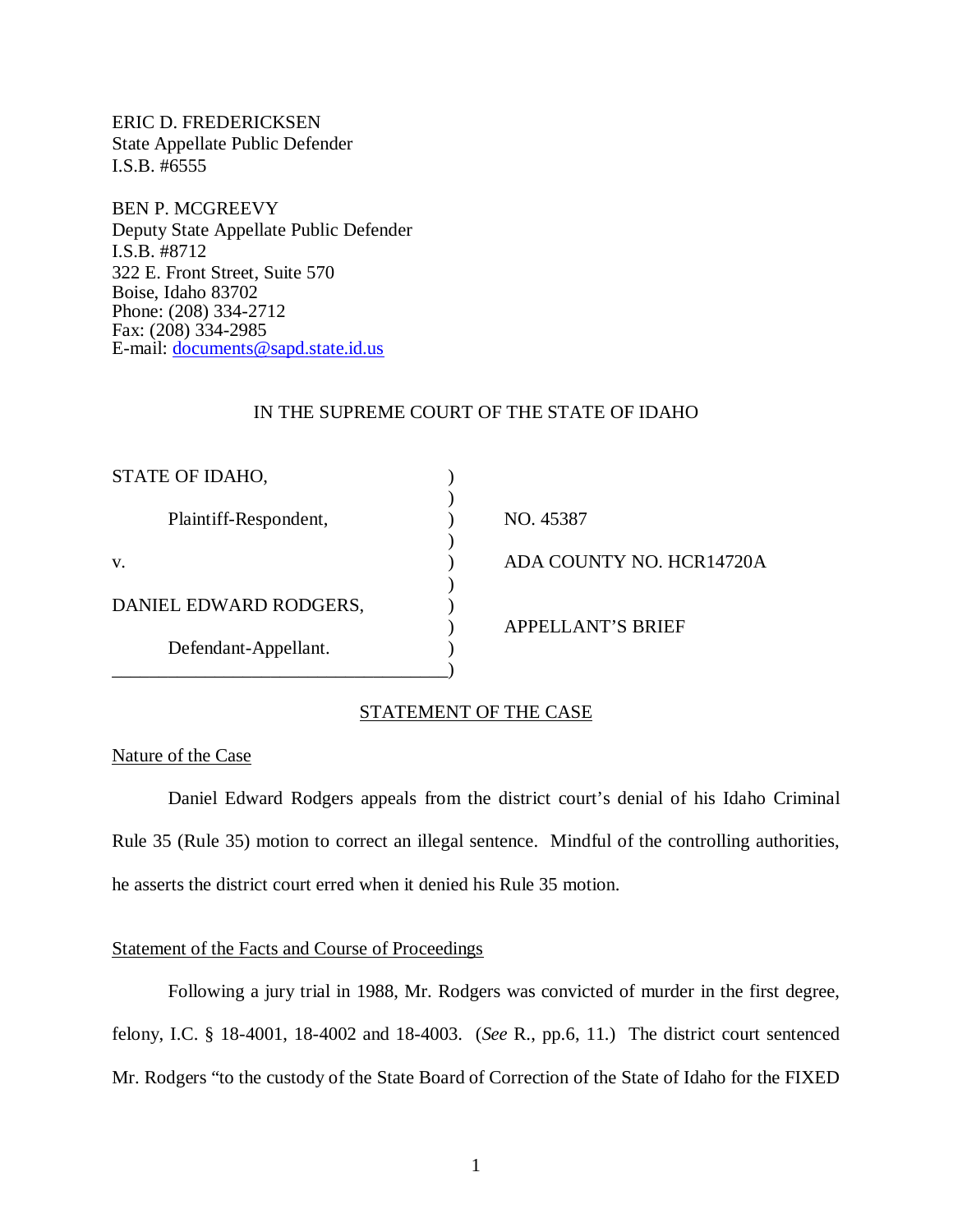term of life; no portion of the sentence to be indeterminate; to be held in confinement without possibility of parole . . . ." (*See* R., pp.6, 12.) He received credit for time served in pre-judgment incarceration from July 6, 1987, the date when he was taken into custody. (R., pp.12-13.)

On July 10, 2017, Mr. Rodgers filed, pro se, a Motion for Correction or Reduction of Sentence, ICR 35. (R., pp.6-8.) Mr. Rodgers' Rule 35 motion asserted his sentence was illegal. (R., p.7.) Mr. Rodgers asserted that, "[a]t the time of sentencing Idaho defined three types of life sentences: life with the possibility of parole, fixed life with no possibility of parole—not to exceed 30 years, and natural life—or confinement until death."  $(R., p.7.)$  He asserted he "was sentenced to fixed life with no possibility of parole, and he was given credit for time served from July 6, 1987. Rodgers' sentence, therefore, expired on July 6, 2017." (R., p.7.)

Mr. Rodgers further asserted, "[s]ince sentencing the Idaho legislature has changed the definition of fixed life to equate to natural life, however this definition was not retroactive. Rodgers has sought release from his now expired sentence, however, due to the confusion of the legal definition of the term: Fixed Life, he has been unsuccessful." (R., p.7.) He reminded "the court that at arraignment he was informed of the . . . 'charge(s) filed being a felony, and of the possible penalties which could be imposed,' which was . . . 'up to a maximum determinate sentence of life not to exceed thirty <30> years . . . .'" (R., p.7; *see* R., p.9 ("Arraignment Minutes, Oct. 20, 1987").)

Thus, Mr. Rodgers requested the district court correct his sentence "[t]o read: fixed life not to exceed thirty-years. To correct sentence so it does not exceed the maximum sentence advised at the 1987 arraignment. Order Rodgers be immediate[ly] released as the sentence has expired."  $(R., p.8.)$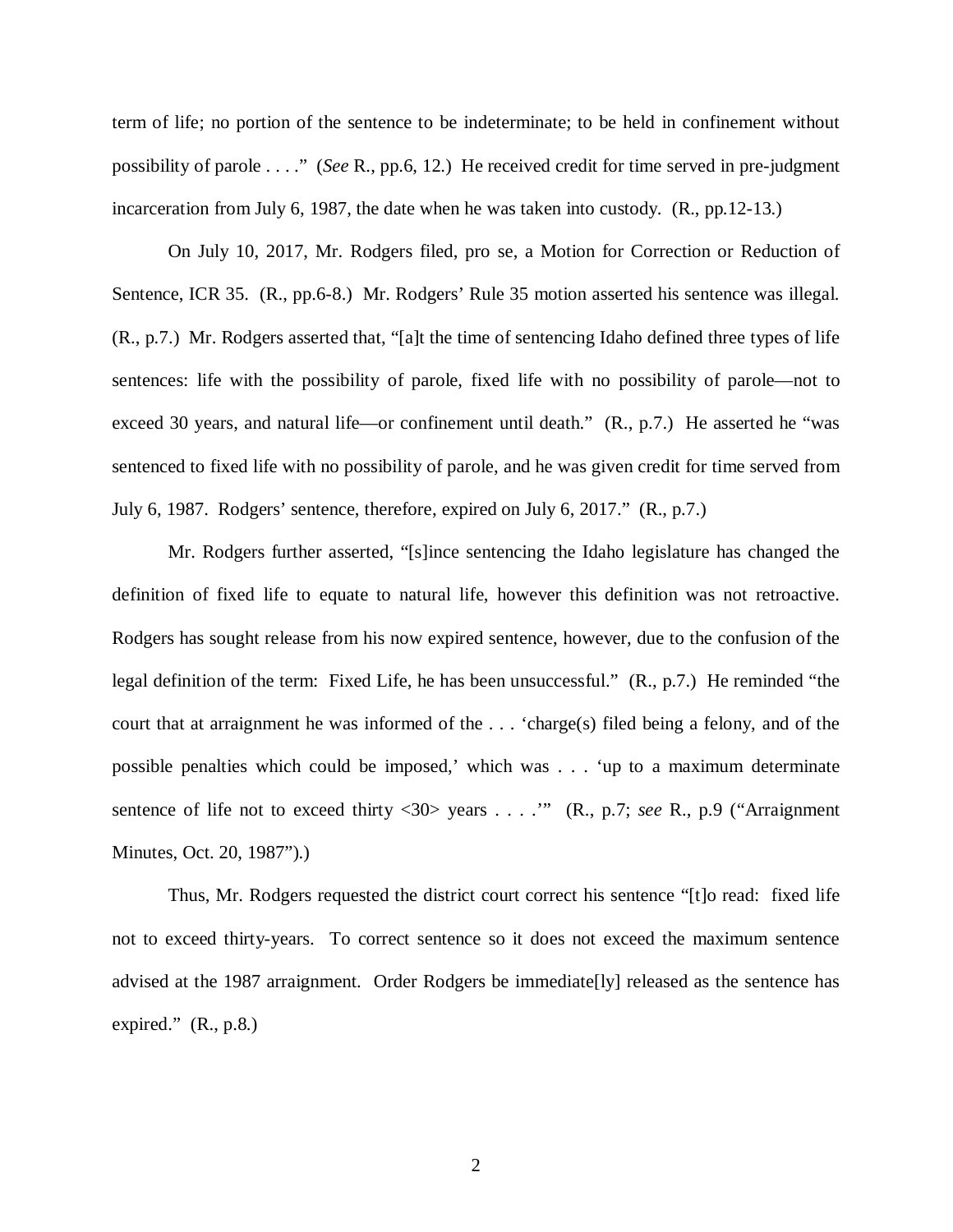Attached to the Rule 35 motion were documents including "Arraignment Minutes, October 20, 1987" (R., p.9), "Court Minutes, October 20, 1987" (R., p.10), and Mr. Rodgers' Judgment of Conviction (R., pp.11-13).

Mr. Rodgers also filed a Motion for Hearing on his Rule 35 motion. (R., pp.15-16.)

The district court subsequently issued an Order Denying Motion for Hearing and for Reduction or Correction of Sentence Pursuant to I.C.R. 35. (R., pp.17-21.) The district court did not find that a hearing was necessary. (R., p.17.)

The district court then wrote Mr. Rodgers "was convicted of first degree murder in a jury trial on March 18, 1988, and was sentenced to a fixed life term without the possibility of parole. *State v. Rodgers*, 119 Idaho 1047, 1047, 812 P.2d 1208, 1208 (1991)." (R., p.18.) The district court stated that in 1988, I.C. § 18-4004 provided, "every person guilty of murder of the first degree shall be punished by death or by imprisonment for life, provided that whenever the court shall impose a sentence of life imprisonment, the court shall set forth in its judgment and sentence a minimum period of confinement of not less than ten (10) years during which period of confinement that offender shall not be eligible for parole . . . ." (R., p.19 (quoting S.L. 1986, ch. 232, § 2, p.639).)

According to the district court, "[a]s explained by the Court in its Findings of Fact and Conclusions of Law (filed Aug. 26, 1988), the Court had three sentencing options following the jury finding the Defendant guilty of first degree murder." (R., p.19.) Those options were "(1) an indeterminate life sentence with a minimum period of confinement of 10 years, (2) a fixed life sentence, or (3) a death sentence." (R., p.19.) The district court noted, "[t]he Court sentenced Defendant to a fixed life sentence with no possibility of parole, as reflected in the Judgment of Conviction (filed September 2, 1988)." (R., p.19.)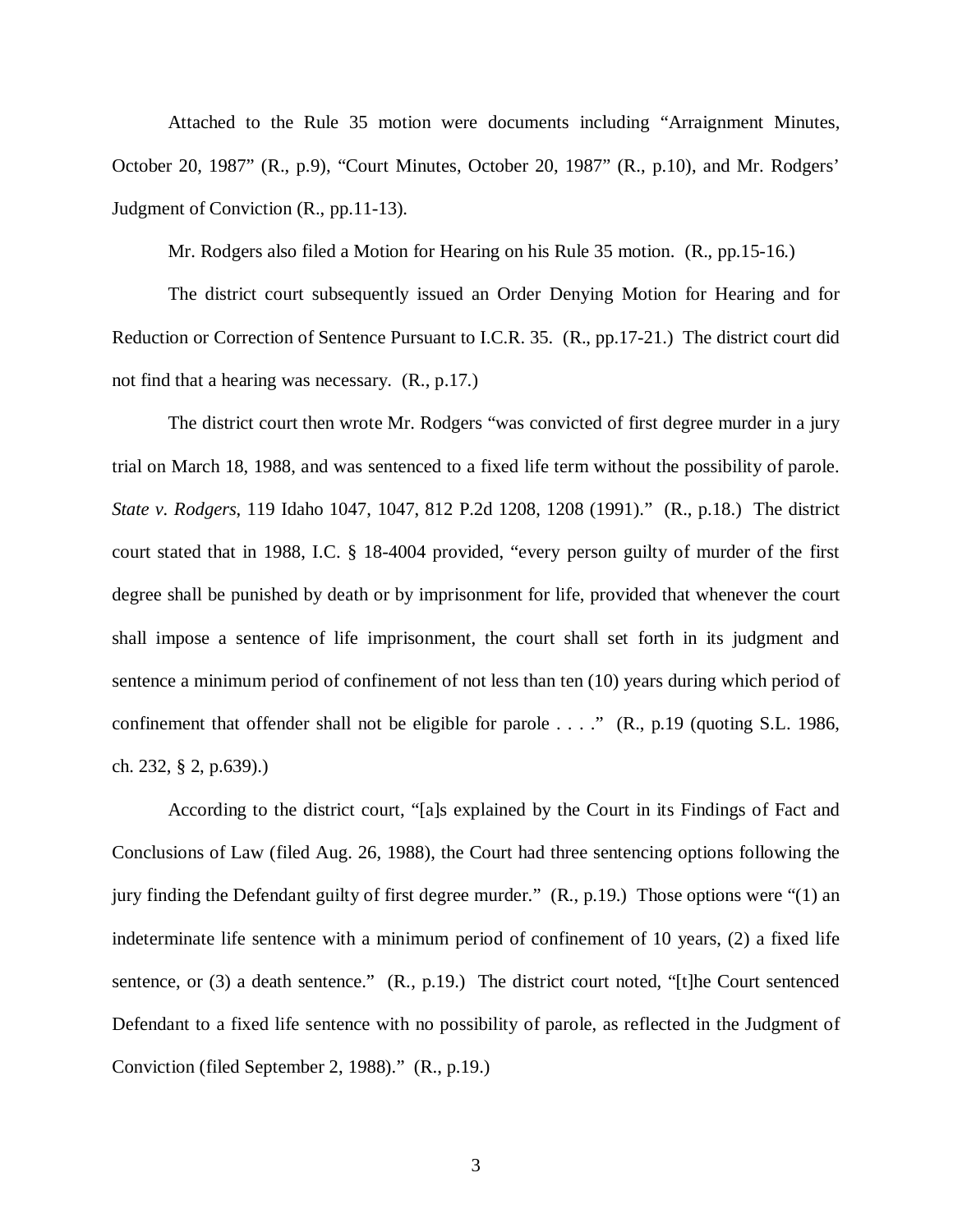The district court then mentioned how "the Court of Appeals also addressed the legally authorized sentence for first degree murder." (R., p.20.) In Mr. Rodgers' appeal before the Idaho Court of Appeals, the Court of Appeals wrote, "[t]he only authorized punishment for murder in the first degree is death or life imprisonment. A life sentence may state not less than ten years as the minimum period of incarceration. I.C. § 18-4004. The district court imposed upon Rodgers a fixed life sentence for the murder of Preston Murr." (R., p.20 (quoting *State v. Rodgers*, 119 Idaho 1066, 1077 (Ct. App. 1990).) Thus, the district court determined "there is no question that Defendant's current sentence of fixed life is not illegal, nor is it contrary to the version of Idaho Code § 18-4004 at the time of Defendant's sentencing." (R., p.20.)

The district court next turned to Mr. Rodgers' argument on "the purported advisement received at his arraignment that he could receive 'a maximum determinate sentence of life not to exceed thirty (30) years with no less than ten (10) years.'" (R., p.20; *see* R., p.9.) The district court stated that "[t]he court file contains no copy of the document Defendant attached to his brief which purports to show that the Court misadvised Defendant that he could only receive up to 30 years." (R., p.20.) Additionally, the district court determined, "even assuming as true that Defendant was misinformed at his arraignment as to the possible penalty (which there is insufficient information before the Court to determine that he was), such misinformation does not render his sentence illegal." (R., p.20.) The district court therefore denied Mr. Rodgers' Rule 35 motion. (R., p.20.)

Mr. Rodgers filed, pro se, a Notice of Appeal timely from the district court's Order Denying Motion for Hearing and for Reduction or Correction of Sentence Pursuant to I.C.R. 35. (R., pp.22-25.)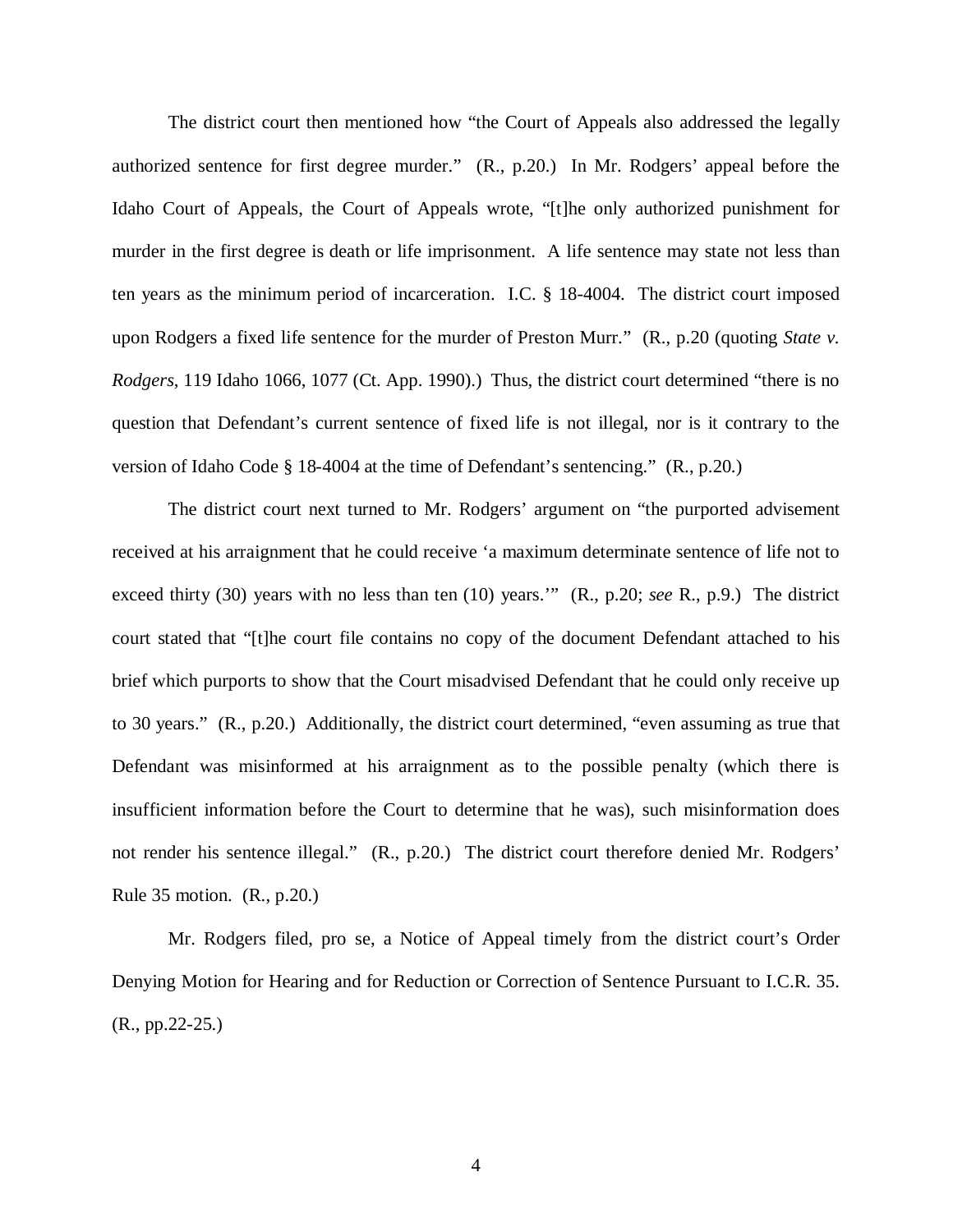#### ISSUE

Did the district court err when it denied Mr. Rodgers' Idaho Criminal Rule 35 motion to correct an illegal sentence?

#### ARGUMENT

### The District Court Erred When It Denied Mr. Rodgers' Idaho Criminal Rule 35 Motion To Correct An Illegal Sentence

Mr. Rodgers asserts the district court erred when it denied his Rule 35 motion to correct an illegal sentence.

Idaho Criminal Rule 35 provides, "[t]he court may correct a sentence that is illegal from the face of the record at any time." I.C.R. 35(a). The Idaho Supreme Court has held that "the term 'illegal sentence' under Rule 35 is narrowly interpreted as a sentence that is illegal from the face of the record, i.e., does not involve significant questions of fact or require an evidentiary hearing." *State v. Clements*, 148 Idaho 82, 86 (2009). The *Clements* Court also held, "Rule 35 is not a vehicle designed to reexamine the facts underlying the case to determine whether a sentence is illegal; rather, the rule only applies to a narrow category of cases in which the sentence imposes a penalty that is simply not authorized by law or where new evidence tends to show that the original sentence was excessive." *Id.*

At the time of Mr. Rodgers' sentencing in 1988, the statute governing the punishment for murder provided that "every person guilty of murder of the first degree shall be punished by death or by imprisonment for life, provided that whenever the court shall impose a sentence of life imprisonment, the court shall set forth in its judgment and sentence a minimum period of confinement of not less than ten (10) years during which period of confinement the offender shall not be eligible for parole . . . ." I.C. § 18-4004 (1986); *see State v. Paul*, 118 Idaho 717, 718 (Ct. App. 1990). In the instant case, the district court sentenced Mr. Rodgers "to the custody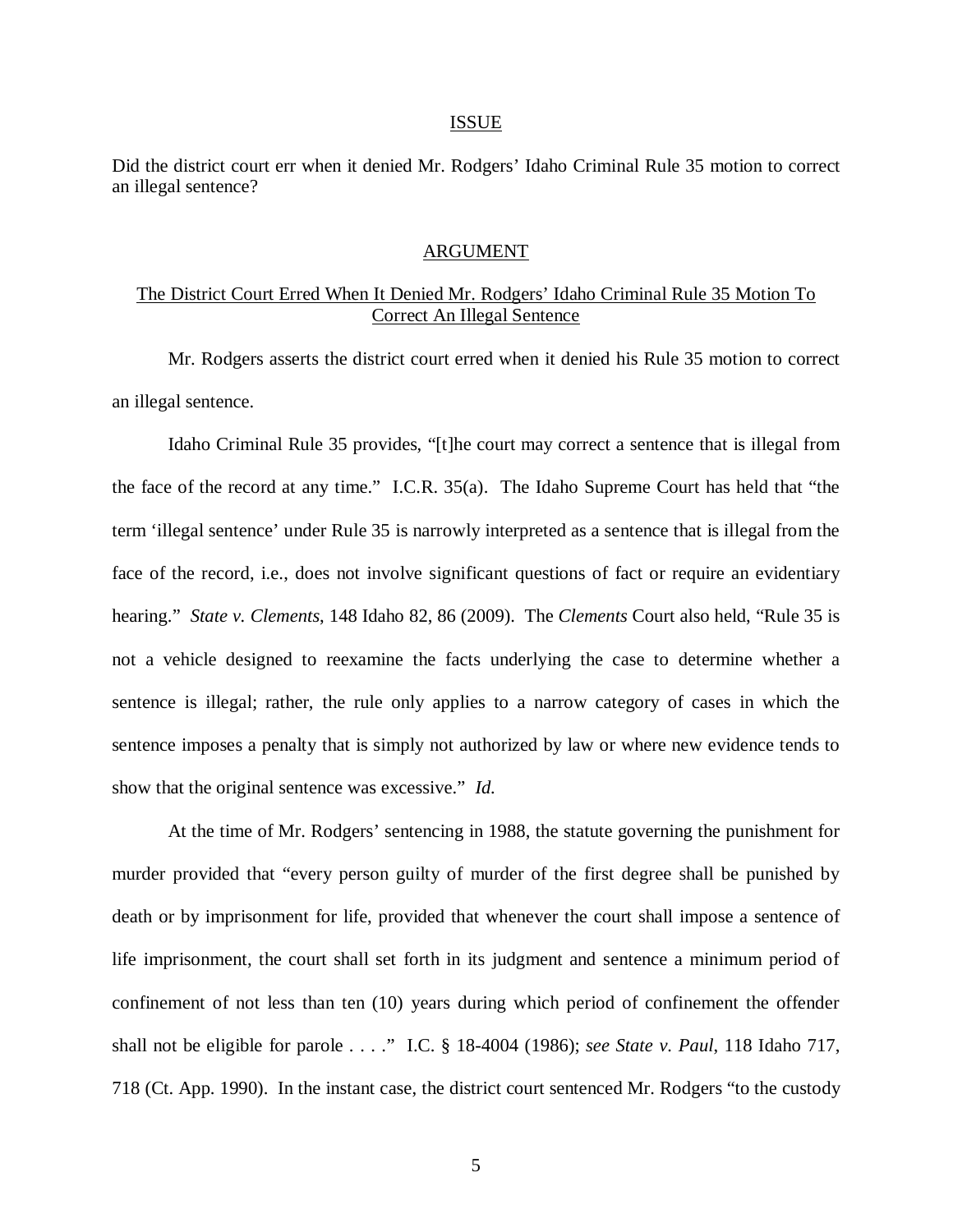of the State Board of Correction of the State of Idaho for the FIXED term of life; no portion of the sentence to be indeterminate; to be held in confinement without possibility of parole  $\dots$ ." (*See* R., pp.6, 12.)

The Idaho Supreme Court has rejected the argument "that a life sentence is the equivalent of a thirty-year sentence." See State v. Wood, [1](#page-6-0)25 Idaho 911, 913 (1993).<sup>1</sup> Similarly, the Idaho Court of Appeals has held that, "under Idaho law, a life sentence is not and never has been a thirty-year sentence, nor is there any 'custom and usage' making it so." *State v. Murphy*, 144 Idaho 152, 153 (2007).

Mindful of the above authorities, Mr. Rodgers asserts the district court erred when it denied his Rule 35 motion to correct an illegal sentence. As Mr. Rodgers asserted before the district court, he "was sentenced to fixed life with no possibility of parole, and he was given credit for time served from July 6, 1987." (*See* R., p.7.) As Mr. Rodgers asserted, his sentence fell into the category of "fixed life with no possibility of parole—not to exceed 30 years";

<span id="page-6-0"></span><sup>&</sup>lt;sup>1</sup> The *Wood* appellant "was sentenced to a term of not less than fourteen years nor more than twenty-two years upon his conviction for the crime of attempted first-degree murder." *Wood*, 125 Idaho at 913. The maximum sentence for attempted first-degree murder was one-half of a life sentence. *Id.* The *Wood* appellant argued his sentence was illegal because the twenty-twoyear maximum term of imprisonment was in excess of one-half of a life sentence. *Id.* He cited *King v. State*, 93 Idaho 87, 93 (1969), where the Idaho Supreme Court stated "sentences of thirty years or more must be treated for purposes of parole eligibility as effective life sentences." *Wood*, 125 Idaho at 913. The *Wood* appellant argued "that since thirty-year sentences are the equivalent of life sentences and attempted first-degree murder carries a maximum term of onehalf of a life sentence, the maximum term of imprisonment for attempted first-degree murder is fifteen years." *Id.*

The Idaho Supreme Court explained, "*King* does not hold that a life sentence is the equivalent of a thirty-year sentence. Instead, *King* held that *for purposes of parole eligibility* under the former I.C. § 20-223, a sentence of *thirty years or more* must be treated as a life sentence thus making a defendant serving a sentence of thirty years or more eligible for parole after ten years." *Id.* The *Wood* Court also held "the quote from *King* identified by Wood no longer has precedential value in light of the adoption of the Unified Sentencing Act in 1986, codified at I.C. § 19-2513." *Id.*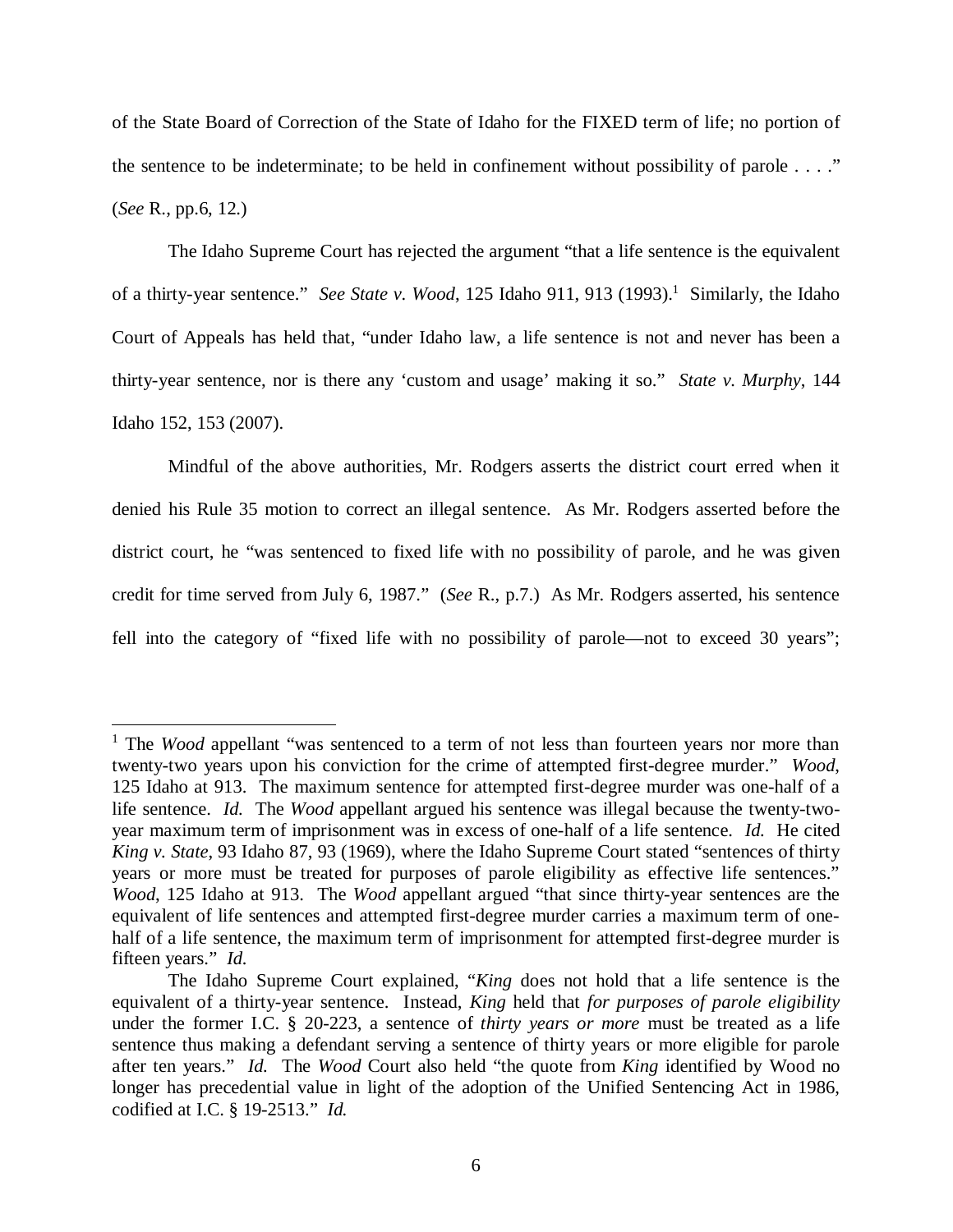therefore, his sentence "expired on July 6, 2017." (*See* R., p.7.) Thus, the district court erred when it denied Mr. Rodgers' Rule 35 motion.

#### **CONCLUSION**

For the above reasons, Mr. Rodgers respectfully requests that this Court vacate the district court's Order Denying Motion for Hearing and for Reduction or Correction of Sentence Pursuant to I.C.R. 35, and remand this case for further proceedings.

DATED this  $1<sup>st</sup>$  day of February, 2018.

 $\sqrt{s}/$ 

BEN P. MCGREEVY Deputy State Appellate Public Defender